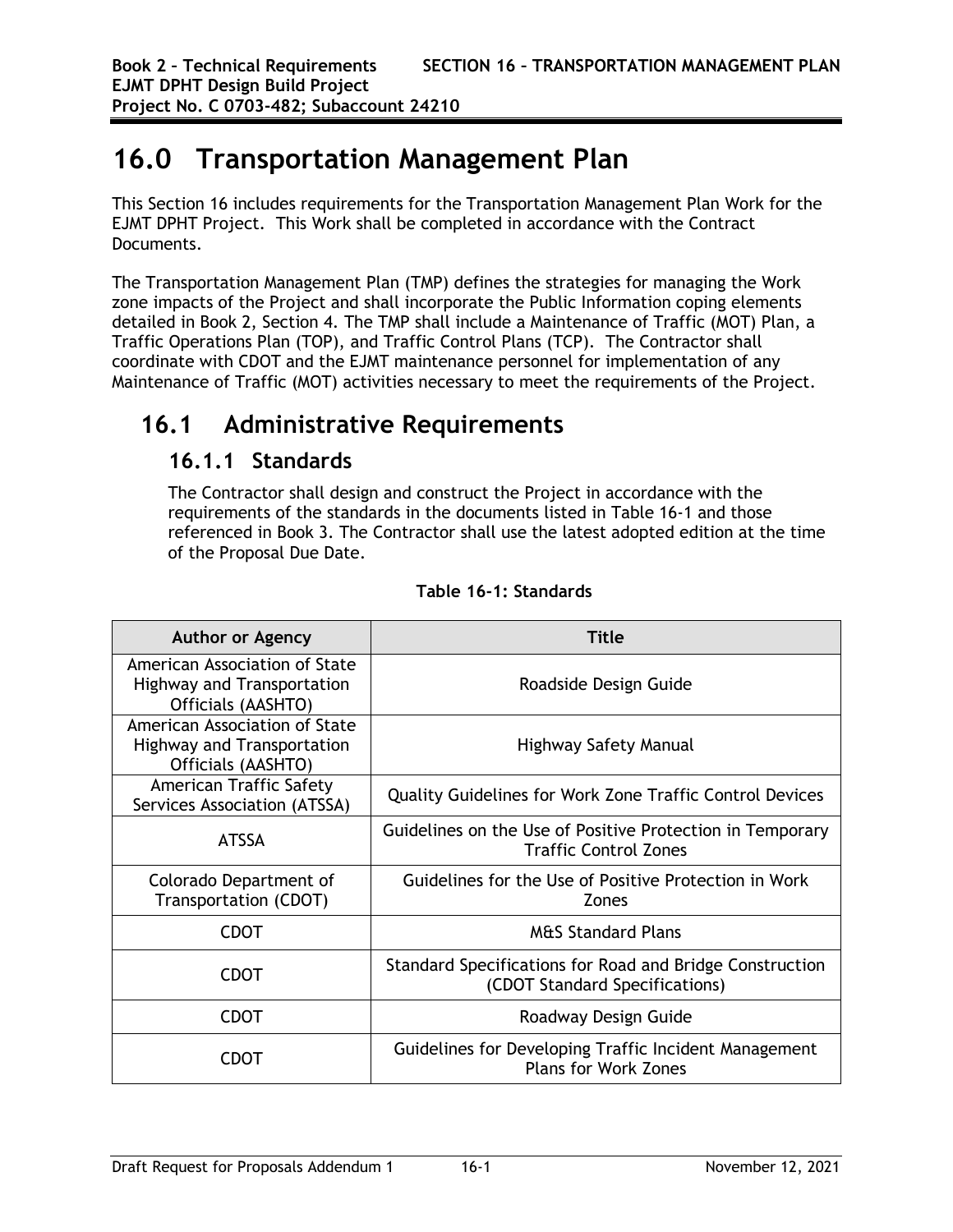| <b>Author or Agency</b>                  | Title                                                                                                                          |  |
|------------------------------------------|--------------------------------------------------------------------------------------------------------------------------------|--|
| CDOT                                     | The Colorado Supplement to the Federal Manual on<br><b>Uniform Traffic Control Devices</b>                                     |  |
| <b>CDOT</b>                              | Sign Design Manual                                                                                                             |  |
| CDOT                                     | Work Zone Safety and Mobility Program:<br>http://www.cdot.gov/library/traffic/lane-close-work-<br>zone-safety/work-zone-safety |  |
| <b>CDOT</b>                              | Work Zone Safety and Mobility Rule                                                                                             |  |
| CDOT                                     | Region 1 Lane Closure Strategy                                                                                                 |  |
| Federal Highway<br>Administration (FHWA) | Manual on Uniform Traffic Control Devices (MUTCD)                                                                              |  |
| <b>FHWA</b>                              | Standard Highway Signs (with supplements)                                                                                      |  |

## **16.2 Transportation Management Plan**

The Contractor shall prepare a TMP that defines the strategic plan for traffic management on the Project. The TMP shall address major aspects of the Work for individual construction areas, phases, and stages. The Contractor shall use the TMP as a planning and policy guide to develop and execute the project MOT program.

The TMP shall be submitted to CDOT for Acceptance prior to NTP2. No Work that impacts traffic shall commence until the TMP is Accepted by CDOT.

These major aspects shall include, but are not limited to:

- 1. An overview and description of the proposed construction, subdivided as applicable, into the following components:
	- A. Area: A specific grouping of Work along the Project defined by the Contractor that creates segments of the Project for the purpose of planning and executing the Work.
	- B. Phase: A specific sequence of the construction Work in an area during which a major traffic movement is undertaken (e.g., a detour) and left in place until the Work is complete and traffic is redirected to another location. This is the level for each specific Traffic Control Plan (TCP). In some cases, multiple TCPs may be necessary.
	- C. Stage: A subdivision of Work within a phase that combines similar components of Work to maintain efficiency. Sub-division below this level is at the Contractor's convenience. This is the level for individual (or sets) of Method of Handling Traffic (MHT) plans.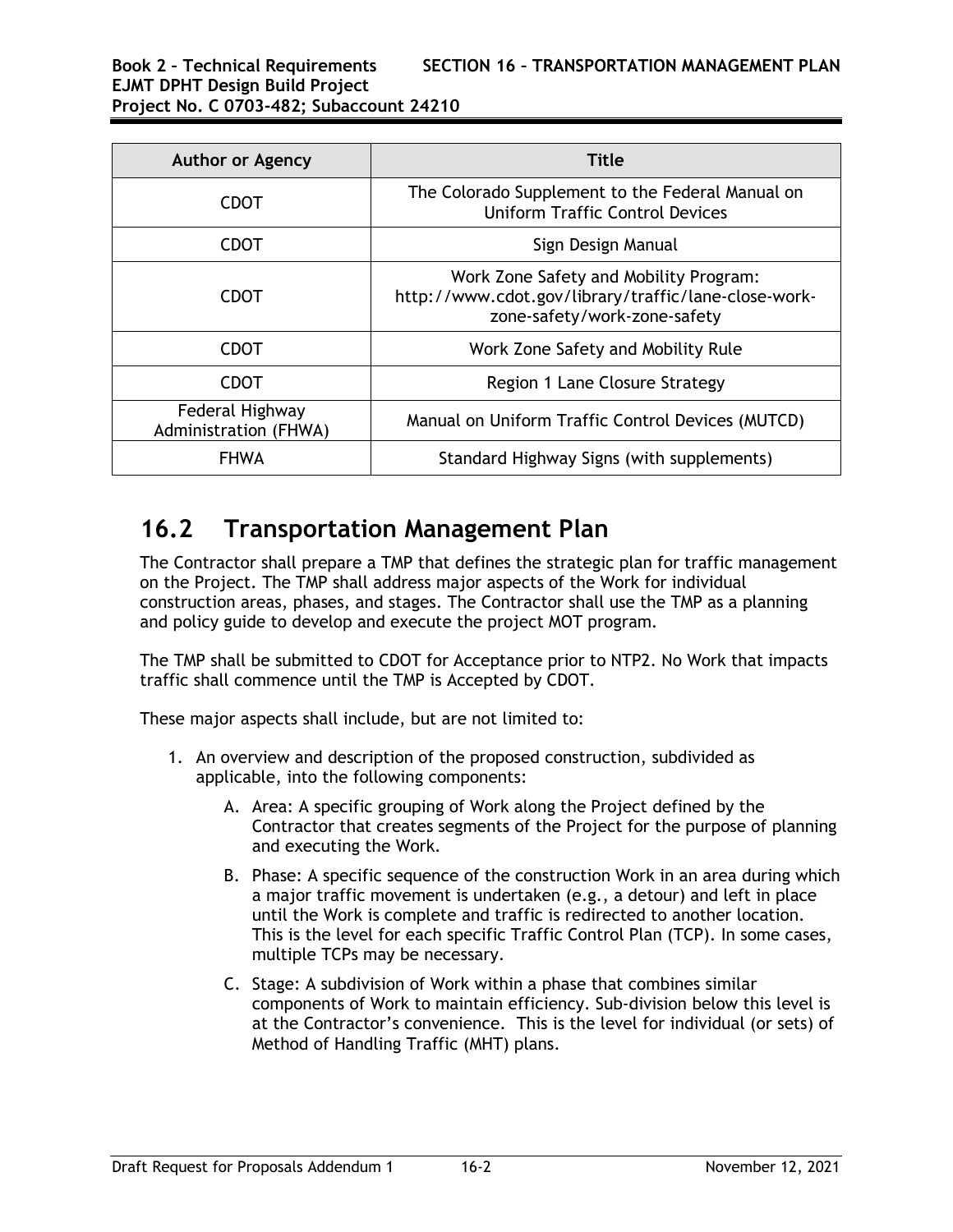- 2. A detailed approach to the development of TCPs and MHTs on the Project. MHT plans shall be submitted to CDOT for Acceptance 5 Days prior to the implementation of each MHT.
- 3. A list of known or potential roadway, ramp, and lane closures, including the following information:
	- A. Description of traffic shift
	- B. Description of detour
		- a. Specific routes used.
		- b. Identification of detour limits to be used in each construction phase.
		- c. Contractors' identification and coordination with other construction projects, within the vicinity of the proposed detour route. The impact of these construction projects shall be incorporated into the detour route planning and scheduling.
	- C. Number of shifts expected
	- D. Duration of shifts and detours
- 4. An approach to the use of existing and temporary Variable Message Sign (VMS) boards and traffic signals, including coordination with CDOT, EJMT maintenance personnel, and the Contractor's representative.
- 5. The Contractor's plan for coordinating the TMP Activities with those Activities required under Book 2, Section 4.
- 6. Additional Elements:
	- A. An approach to coordination and cooperation with construction being performed by other projects at EJMT and along I-70 to minimize simultaneous traffic closures or detours.
	- B. An approach to coordination and cooperation with operations and maintenance activities being performed by EJMT maintenance personnel at EJMT.

#### **16.2.1 Maintenance of Traffic Plan**

The following elements shall be considered part of the MOT plan and shall be addressed in the TMP.

#### **16.2.1.1 Transportation Management Plan Task Force**

The Contractor shall establish an TMP Task Force to assure proper coordination with affected agencies. The TMP Task Force shall include, at a minimum, the Contractor's Public Information Coordinator, the Contractor's TCS, Contractor's Construction Manager, and CDOT (including EJMT maintenance personnel). The Design Build Project Manager or Construction Manager shall be designated as the main point of contact for the MHT's, MOT's, and traffic control related issues. The Contractor shall submit the proposed list of Task Force members to CDOT for Acceptance within 30 days after NTP1.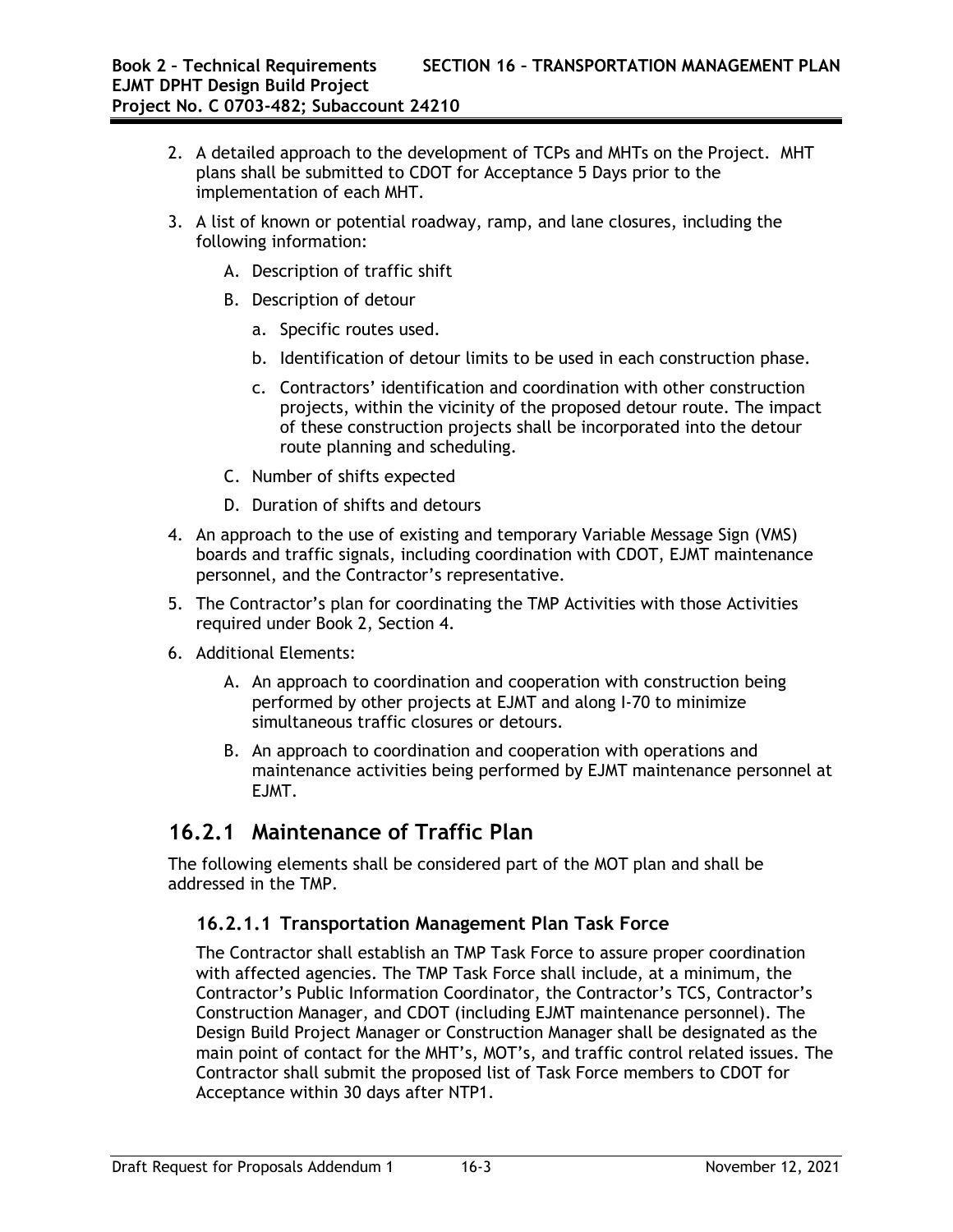The TMP task force shall be included in the weekly status meetings as required in Book 2, Section 2 and shall be an integrated element of the Public Information Plan (PIP).

The Contractor shall schedule and conduct TMP Task Force Meetings to present and discuss Contractor prepared narratives identifying processes and critical elements of all full closures and coordination activities. The TMP Task Force shall meet regularly during the active construction phase of the Project.

Within 14 days after Acceptance of the TMP Task Force members, the Contractor shall convene a Traffic Management Plan (TMP) kick-off meeting. The meeting will be used to develop agreement upon the level of detail required for the TMP as identified in this Section.

#### **16.2.1.2 Maintenance of Traffic Variance Process**

The Contractor may request an MOT variance for any closure, detour, or other restriction beyond the specified limits defined herein or the Region 1 Lane Closure Strategy Guide. Variance requests should be submitted when safety is a concern and/or other project goals and criteria can be maximized. The following information shall be included in each MOT variance request:

- 1. Summary of the variance request.
- 2. Justification for the variance request, including a list of the criteria that cannot be met and the reason(s) for not being able to meet the criteria.
- 3. Public notification methods and schedule.
- 4. List of affected emergency services and the schedule for notification.
- 5. List of affected agencies or private owners and the method(s) and schedule for notification.
- 6. Description of additional public information surveys to be performed, if required.
- 7. List of any potential safety hazards to which the public may be exposed.
- 8. Proposed revisions to the Accepted TCP or current MHT.
- 9. Proposed duration of closure, detour, or phasing change for which a variance is requested.
- 10. Estimated cost and schedule savings associated with the variance, if applicable.

The Contractor shall allow CDOT a minimum of 14 days for Review and Approval of any MOT variance requests.

#### **16.2.2 Traffic Operations Plan**

The TOP shall address the operations and management of the transportation system in the Work zone impact area. The TOP shall address the components described below.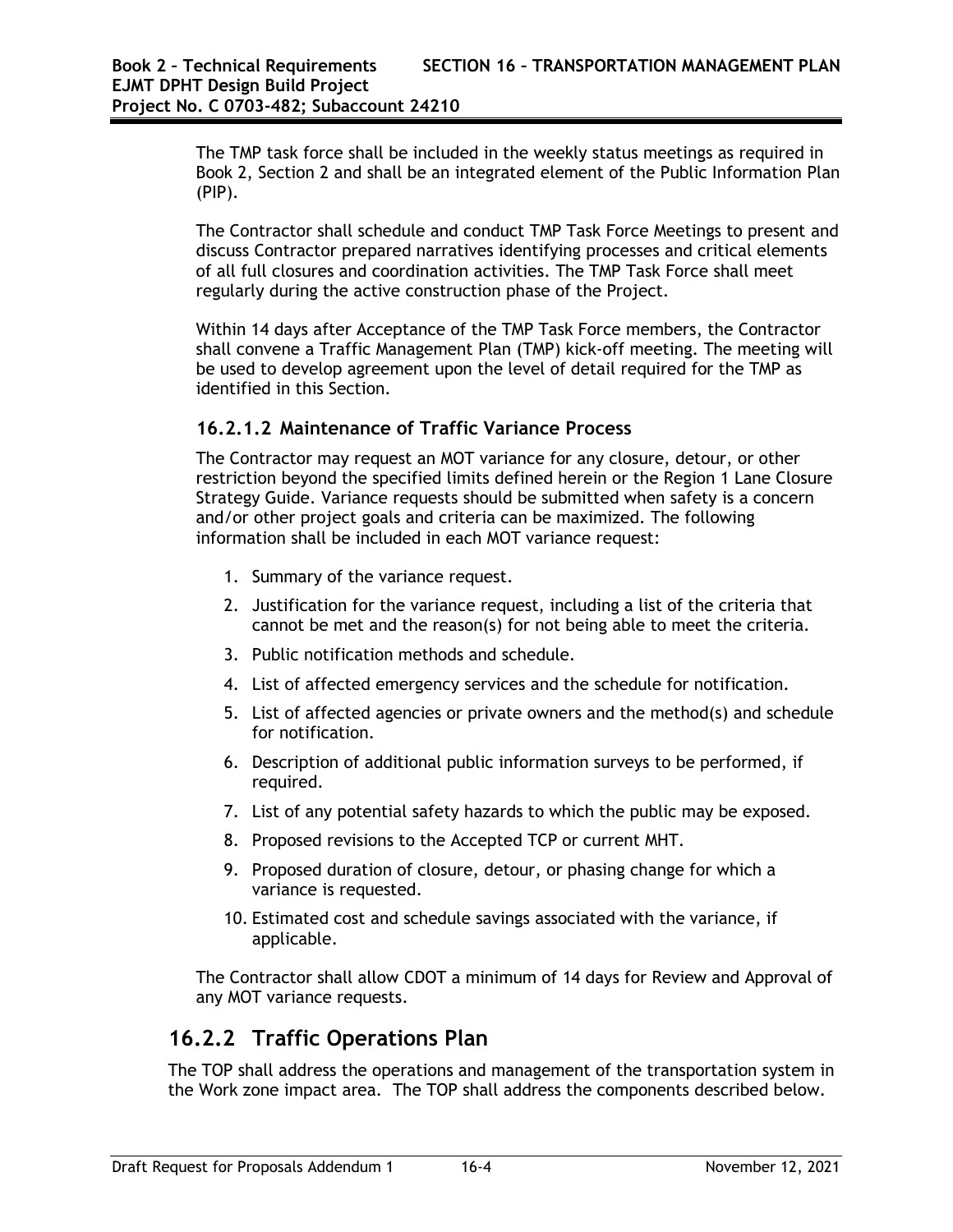#### **16.2.2.1 Coordination with CDOT Traffic Management Center**

Public notices shall be provided through Variable Message Sign (VMS) boards located on the affected route in advance of the construction zone to warn motorists of major traffic shifts, detours, and road closures.

Routine requests for use/modification of the CDOT Traffic Management Center (CTMC) VMS boards shall be submitted in writing to CDOT by 10:30 a.m. on Thursday of the week prior to when the VMS boards will be needed (Monday through Sunday of the following week). Requests for routine use/modification of the VMS will be reviewed by noon Friday of the same week of the submittal. The Contractor shall coordinate with CDOT on any requests to CTMC and shall not contact CTMC directly without prior approval by CDOT.

The Contractor's written requests to CDOT for routine use/modification of the VMS boards shall include the following information:

- A. VMS message text and board location.
- B. Implementation dates, times, and duration of modifications.
- C. Reference TCP or MHT approval date.
- D. Name, title, and contact information of person requesting the modification.

The CTMC is available to the Contractor to modify VMS messages 24 hours a day, 7 days a week.

The Contractor shall coordinate with CDOT and the CTMC for emergencies in accordance with the Accepted IMP.

#### **16.2.2.2 Coordination with EJMT Maintenance Personnel**

The Contractor shall be responsible for coordination of required MOT and MHT activities with the EJMT maintenance personnel. The Contractor shall also be responsible for coordinating responses to emergency situations with the EJMT maintenance personnel.

#### **16.2.2.3 Incident Management Plan (IMP)**

The Contractor shall develop a detailed IMP as a companion to the TOP to manage traffic incidents and emergency operations on the Project Site. This document shall be a supplement to the existing CDOT EJMT IMP. Emergency service providers (including EJMT maintenance personnel) shall be contacted and provided an access plan during construction to minimize delays and response times for emergency services.

The IMP shall comply with the CDOT Guidelines for Developing Traffic Incident Management Plans for Work Zones. At a minimum, the IMP shall include the following components:

A. Coordination with the PIP, as described in Book 2, Section 4.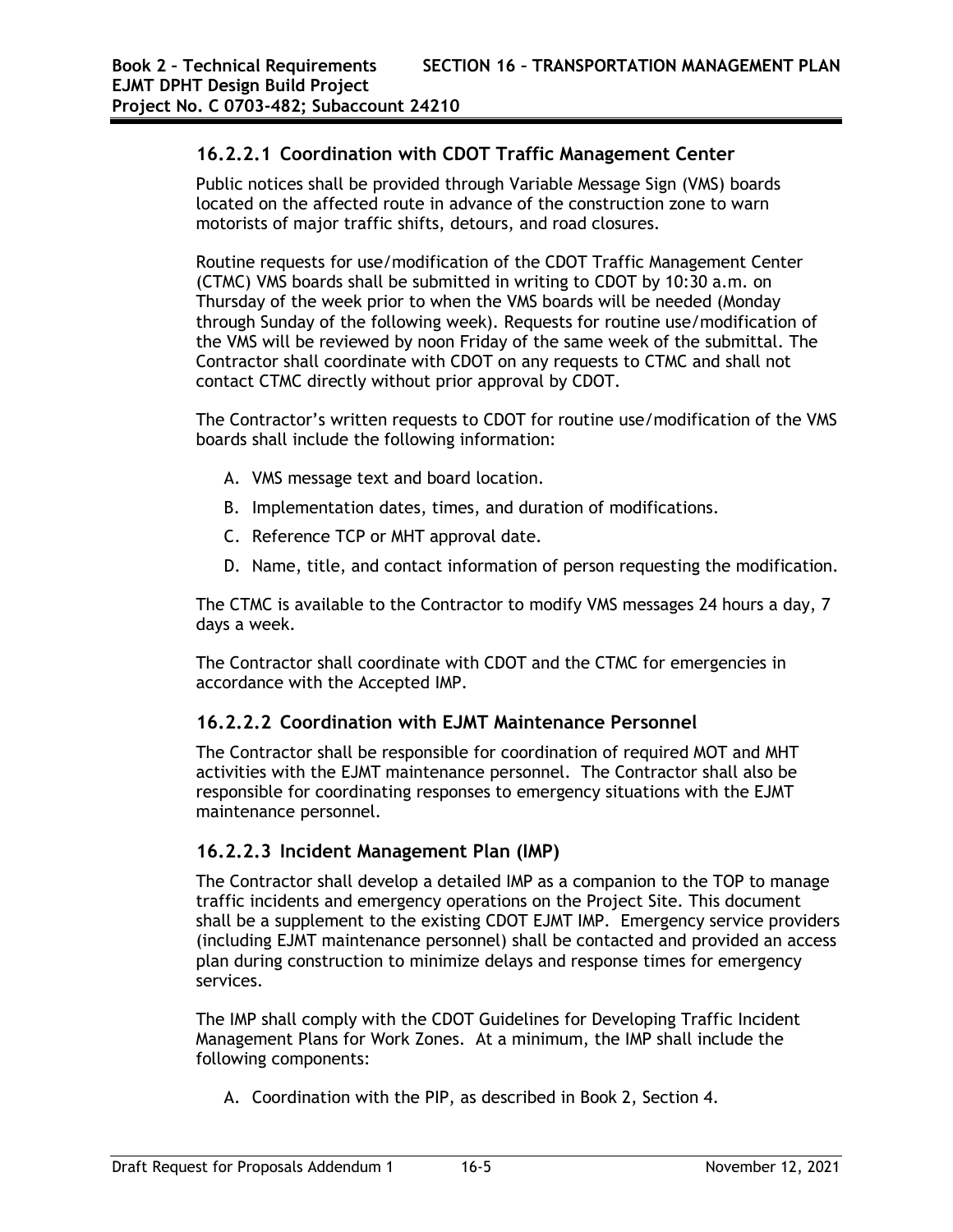- B. Incident detection and identification.
- C. Incident response.
- D. Incident Site management.
- E. Incident clearance.
- F. Dissemination of traveler information regarding incidents.
- G. Emergency services notification, including local area police departments, the Colorado State Patrol, local area fire departments, ambulance services, CDOT EJMT maintenance personnel, and any other emergency response providers.
- H. Geographic and other special constraints.
- I. Available resources.
- J. Operational procedures.

The IMP shall be submitted to CDOT for Acceptance at least 30 Days prior to NTP2. No Work that impacts traffic shall commence until the IMP is Accepted by CDOT.

#### **16.2.2.4 Contractor Response Time**

The Contractor shall have at least 1 employee(s) on call 24 hours a day, 7 days a week via cell phone, who shall respond to an incident within 2 hours, 24 hours a day, 7 days a week. Upon arrival at the incident site, that employee shall work with CDOT to assess the situation, shall be authorized to direct Work, and shall immediately notify the appropriate personnel to implement the IMP. Upon notification of the incident, the Contractor shall immediately undertake actions necessary to restore traffic operations to the maximum extent practicable.

# **16.3 Design Requirements**

The Contractor's Professional Engineer in responsible charge of the MOT design shall prepare or oversee, review, seal with a Colorado PE stamp and approve: field design changes that require a revision to a previously stamped and approved plan sheet; Released for Construction Documents, and TCP plans.

#### **16.3.1 Traffic Control Plans**

The Contractor shall prepare a TCP to control traffic on the Project. The TCP shall conform to the requirements specified herein, the Standard Specifications, and the most current version of the MUTCD. The TCP shall generally describe all lane and shoulder configurations, including widths, traffic control signing, pavement markings, traffic control devices, temporary signalization, construction access, construction parking, emergency access, work areas, and pedestrian/bicycle requirements necessary for each construction phase.

The TCPs shall be submitted to CDOT for Acceptance 14 days prior to implementation of the particular TCP.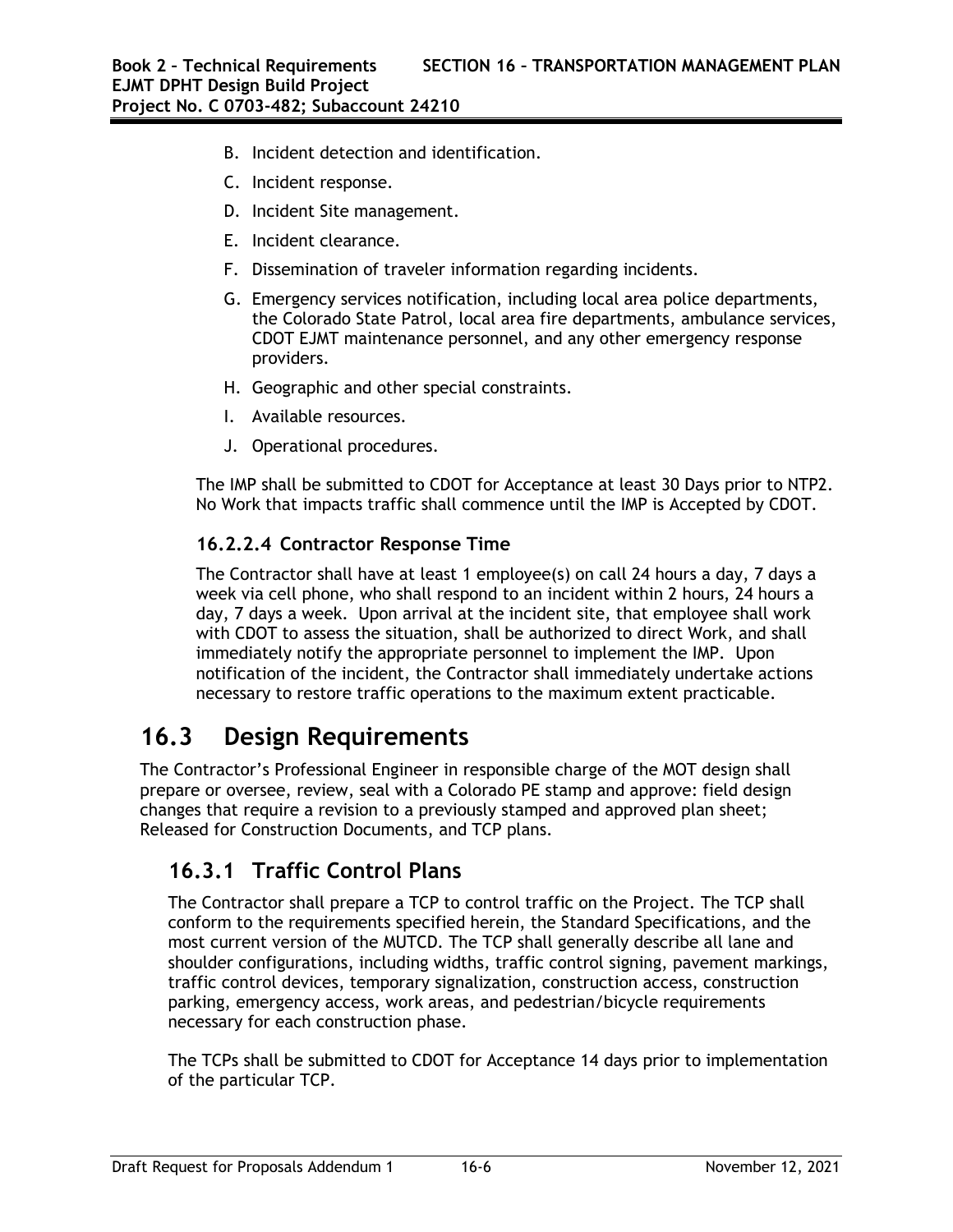Any major revision to the TCP, as determined by CDOT, shall require submission of a new TCP for Acceptance.

## **16.3.2 Method of Handling Traffic**

The Contractor shall prepare MHT's in accordance with the Contract Documents. The MHT's shall be approved by the Contractor, the Contractor's Traffic Control Supervisor, and Accepted by CDOT prior to implementation.

### **16.3.3 Roadway Closure Restrictions**

The Contractor shall maintain a minimum of two lanes of traffic in each direction at EJMT at all times with the following exceptions:

Permitted lane closures at EJMT shall be in accordance with the CDOT Region 1 Lane Closure Strategy.

The Contractor may request full tunnel closures to CDOT through the MOT variance process. Full tunnel closures, if Approved by CDOT, shall only occur Sunday thru Thursday between the hours of 10:00 pm and 6:00 am, only occur in one tunnel direction at a time, and require 30 days advance notice to CDOT. CDOT, in its sole discretion, shall evaluate any full tunnel closure requests by the Contractor and CDOT retains the right to Reject these requests for any reason.

Lane closure time frames are inclusive of lane closure set up and pick up time, and are subject to weather cancellation by CDOT.

No work impacting traffic or the air ducts will be allowed the week from December 17, 2022, to January 3, 2023, and from December 16, 2023, to January 2, 2024.

Air duct Work shall conform to the following restriction due to traffic conditions: Yearround a single (i.e. 1 of 4) tunnel air duct will be available to the Contractor. Yearround multiple air duct closures are available between the hours of 8:00 p.m. to 6:00 a.m. except as follows:

- 1. Additional Winter Scheduled Exception Winter Schedule is Tuesday following Labor Day through Thursday prior to Memorial Day. Additional multiple air duct closures in the winter will be allowed between 2:00 p.m. and 8:00 p.m. on Monday, Tuesday, and Wednesday only.
- 2. Due to traffic conditions, the EJMT maintenance personnel may suspend air duct Work on certain days and or hours.

On Holidays, as defined in the CDOT Standard Specifications, lane closures or work within the air ducts will not be allowed.

CDOT reserves the right to direct the Contractor to leave the tunnel at any time due to emergencies or unforeseen circumstance, as they may occur. CDOT shall have the full authority to make this determination and direct the Contractor accordingly. To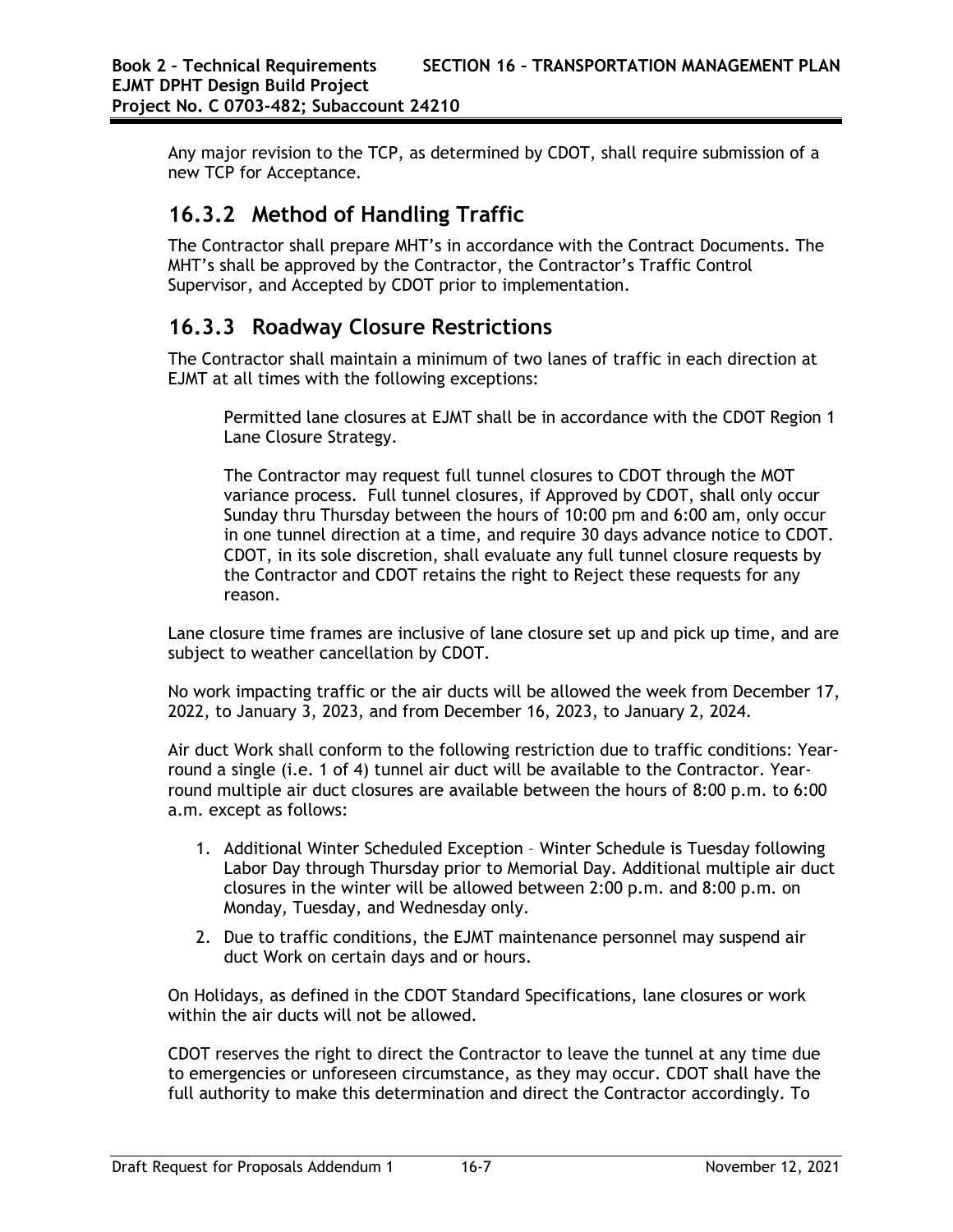comply with tunnel emergency procedures, cell phones will be on-Site with the air duct work crew(s) supervisor, as well as a two-way tunnel frequency radio at all times.

Prior to opening a lane to traffic, the Contractor shall ensure equipment, devices, and anchorages are secure and meet tunnel clearance requirements.

### **16.3.4 Design Speed and Posted Speed**

Minimum design and posted speeds for Work zones shall conform to Table 16-2.

Design speeds shall in all cases be equal to or greater than the posted speed. The Contractor shall provide existing design and posted speed whenever it can be reasonable maintained. In the event speed reductions are required, the Contractor shall submit Form 568 to CDOT for allowable speed reductions as shown in Table 16-2.

| Location                                    | Design Speed<br>(mph) | <b>Posted Speed</b><br>(mph)                |
|---------------------------------------------|-----------------------|---------------------------------------------|
| 1-70 Mainline (Match Existing posted speed) | 55                    | Per EJMT<br>Maintenance<br><b>Standards</b> |

**Table 16-2: Design and Posted Speeds for Work Zones**

## **16.3.5 Minimum Lane Requirements**

#### **16.3.5.1 Lane Restrictions**

Before any travel lanes or shoulders are closed, the Contractor shall submit an appropriate MHT or TCP to CDOT for Acceptance. The MHT/TCP shall be developed in accordance with the EJMT Maintenance Standards.

The Contractor shall submit lane restrictions to CDOT by Thursday 10:30 a.m. of the week prior to the Work (for work Sunday through Saturday), unless required by construction emergencies or other reasonably unforeseen events.

#### **16.3.6 Detour Routes**

Unless otherwise specified, only State Highways shall be used for detour routes. Local Agency streets shall not be used as detour routes, staging areas, or for parking of contractor personal or work vehicles.

## **16.3.7 Trail and Pedestrian Impacts**

Existing sidewalks (including emergency access walkways) and pedestrian routes must be maintained at all times. The Contractor shall maintain public access to the Straight Creek Trail adjacent to EJMT at all times.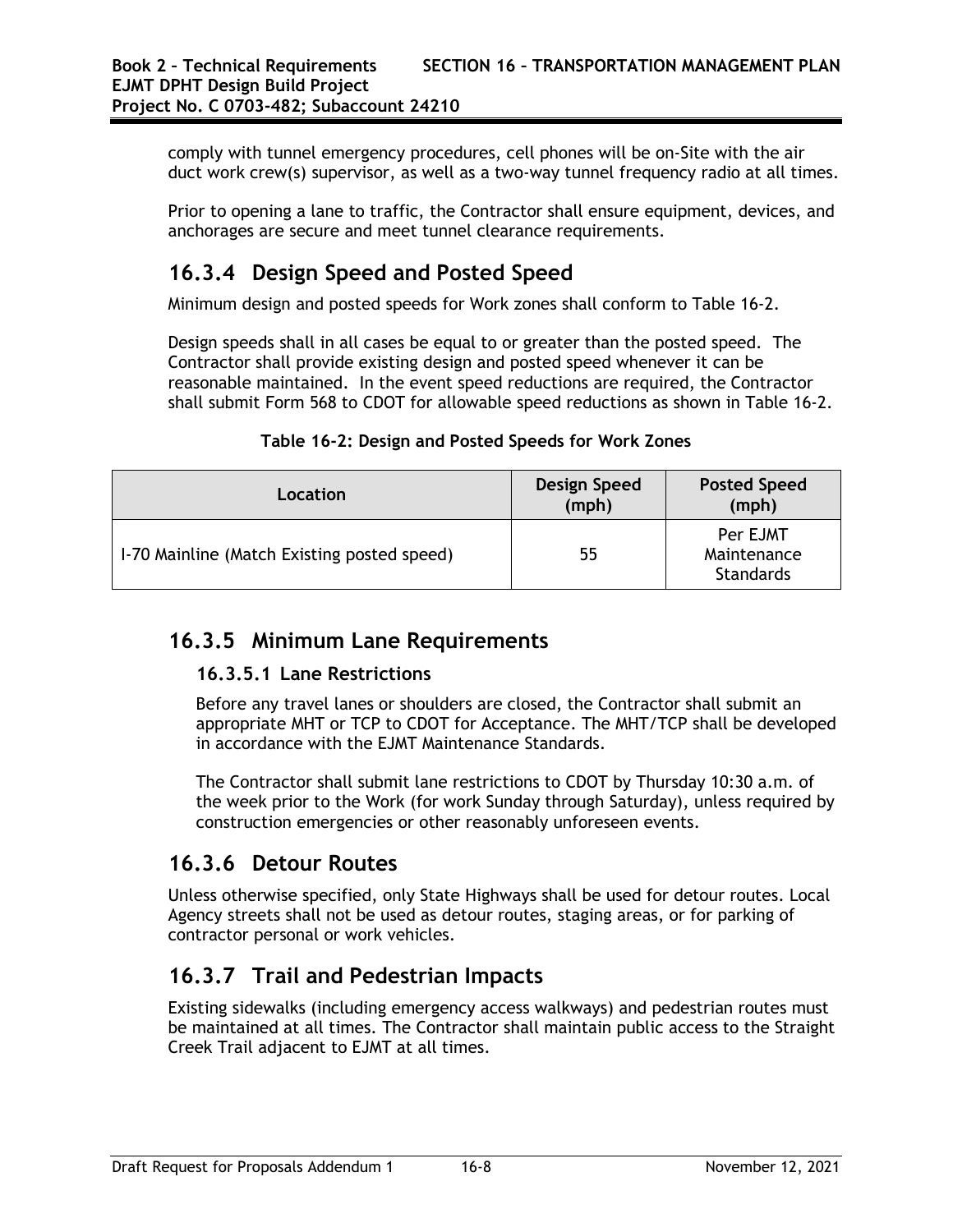### **16.3.8 EJMT Loop Roads and Parking Lots**

The Contractor shall maintain full CDOT access to the loop roads and parking lots adjacent to EJMT at all times, unless otherwise Approved by CDOT.

# **16.4 Construction Requirements**

### **16.4.1 Weekly Lane Closure Notification**

The Contractor shall submit, for Acceptance, lane closures to CDOT by Thursday 10:30 a.m. of the week in advance of implementation (for work Sunday through Saturday), unless required by construction emergencies or other reasonably unforeseen events. The Lane Closure Report, as provided in Exhibit 16-B to this Section, shall be used for the weekly submittal. The Lane Closure Report shall be updated and resubmitted to CDOT daily if any changes, other than unforeseen cancellations, are made to the original submittal. In the event that a cancellation of a previously submitted lane closure becomes necessary, due to an unforeseen circumstance, such as weather or equipment breakdown, the Contractor shall notify CDOT of the specific lane closure that is no longer needed as soon as possible and at a minimum within 24 hours of the scheduled start of the specific lane closure. For unforeseen closure cancellations, the Contractor shall still make reasonable efforts to update the closure information for all applicable Public Information submittals prior to the cancellation of the scheduled start of the specific lane closure.

## **16.4.2 Temporary Traffic Control Devices**

The Contractor shall install, maintain, and remove all temporary traffic control devices.

#### **16.4.2.1 Construction Signing**

Construction signing within the Project limits and all detours shall comply with CDOT Standard Specifications, the MUTCD, and all other applicable standards. The Contractor shall maintain existing guide signs, warning signs, and regulatory signs during construction. Construction signing and construction signing maintenance shall be the responsibility of the Contractor. All signs in place for more than 3 Days shall be post-mounted.

## **16.4.3 Maintenance of Temporary Traffic Control Devices**

The Contractor shall be responsible for the maintenance of all temporary traffic control devices within the Project limits. All traffic control devices shall meet MUTCD requirements, including retroreflectivity standards, and shall meet the acceptable standard as defined by the ATSSA Quality Guidelines for Work Zone Traffic Control Devices. All devices shall be cleaned a minimum of every 2 weeks. If any traffic device's reflectivity is not in accordance with the most recent MUTCD, the Contractor shall replace the traffic control device within one (1) day of notification from CDOT.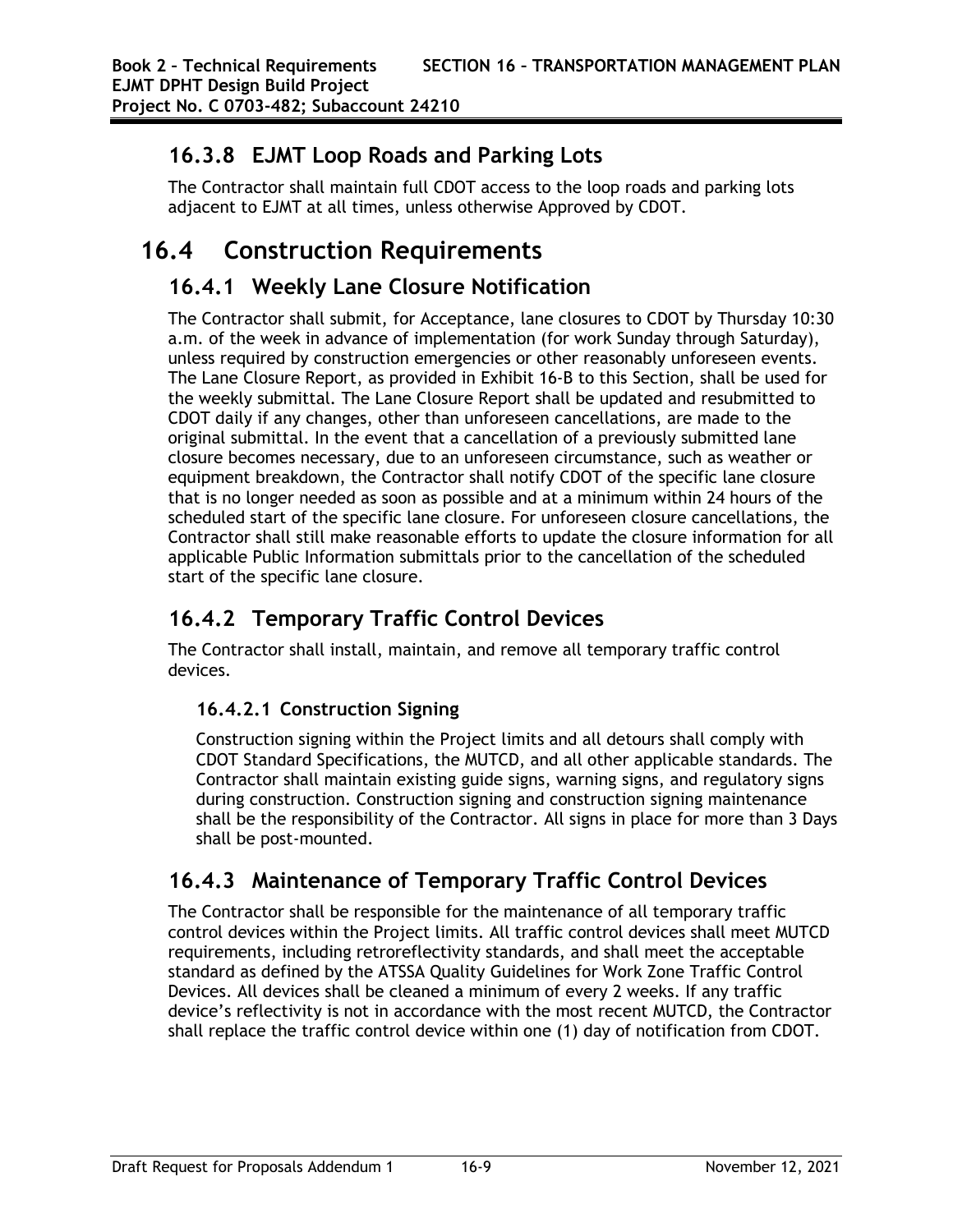### **16.4.4 Queue Delays During Construction**

The Contractor shall monitor queue lengths and durations on all Roads within the Project limits whenever a lane closure is in effect. If the queue times exceed 20 minutes, the Contractor shall notify CDOT and adjust the detours, lane closures, and traffic control devices, including advanced warning signage, to minimize delay. If queue lengths extend beyond the location of the advance warning signs, the Contractor shall adjust the detours, lane closures, traffic control devices, including advanced warning signage; and shall provide advance warning to motorists of stopped traffic.

#### **16.4.5 Working Time Violation Incidents**

If there is a violation of the working time limitations for traffic control as allowed for in this Section, a written notice to stop Work will be imposed on the Contractor at the start of the next Working Day. Work shall not resume until the Contractor assures CDOT, in writing, there will not be a reoccurrence of the working time violation. If more violations take place, CDOT will notify the Contractor in writing there will be a price reduction charge for each Working Time Violation Incident (WTVI). This WTVI price reduction charge shall be reflected on the Contractor's monthly invoice. This price reduction will not be considered a penalty, but will be a price reduction for failure to perform Work in compliance with the Contract.

A WTVI is any violation up to 30 minutes in duration. Each 30 minutes or increment thereof will be considered a WTVI. A price reduction will be assessed for each successive or cumulative 30-minute period in violation of the working time limitations, as determined by CDOT. A 15-minute grace period will be allowed at the beginning of the second WTVI on the Project before the price reduction is applied. This 15-minute grace period applies only to the second WTVI.

WTVIs shall be in accordance with Standard Special Provision, Subsection 105.03.

## **16.4.6 Uniformed Traffic Control**

If the Contractor chooses to utilize uniformed traffic control for the project, the Contractor shall contract with either the Colorado State Patrol or a uniformed police agency, for uniformed traffic control services and vehicles needed or desired in the execution of the Work. The Contractor shall provide a copy of the Contract with either the Colorado State Patrol or a uniformed police agency to CDOT for Review.

The officer shall have completed "The Safe and Effective Use of Law Enforcement Personnel in Work Zones" Training Course. The Contractor shall provide copies of documentation to CDOT certifying the officer's successful completion of this course.

If a uniformed police agency is used, the traffic control vehicles shall be white sedans furnished with Class 1 SAE certified light bar and control panel for exclusive use by uniformed police agency officers while performing Uniformed Traffic Control. The light bar shall have the following configuration: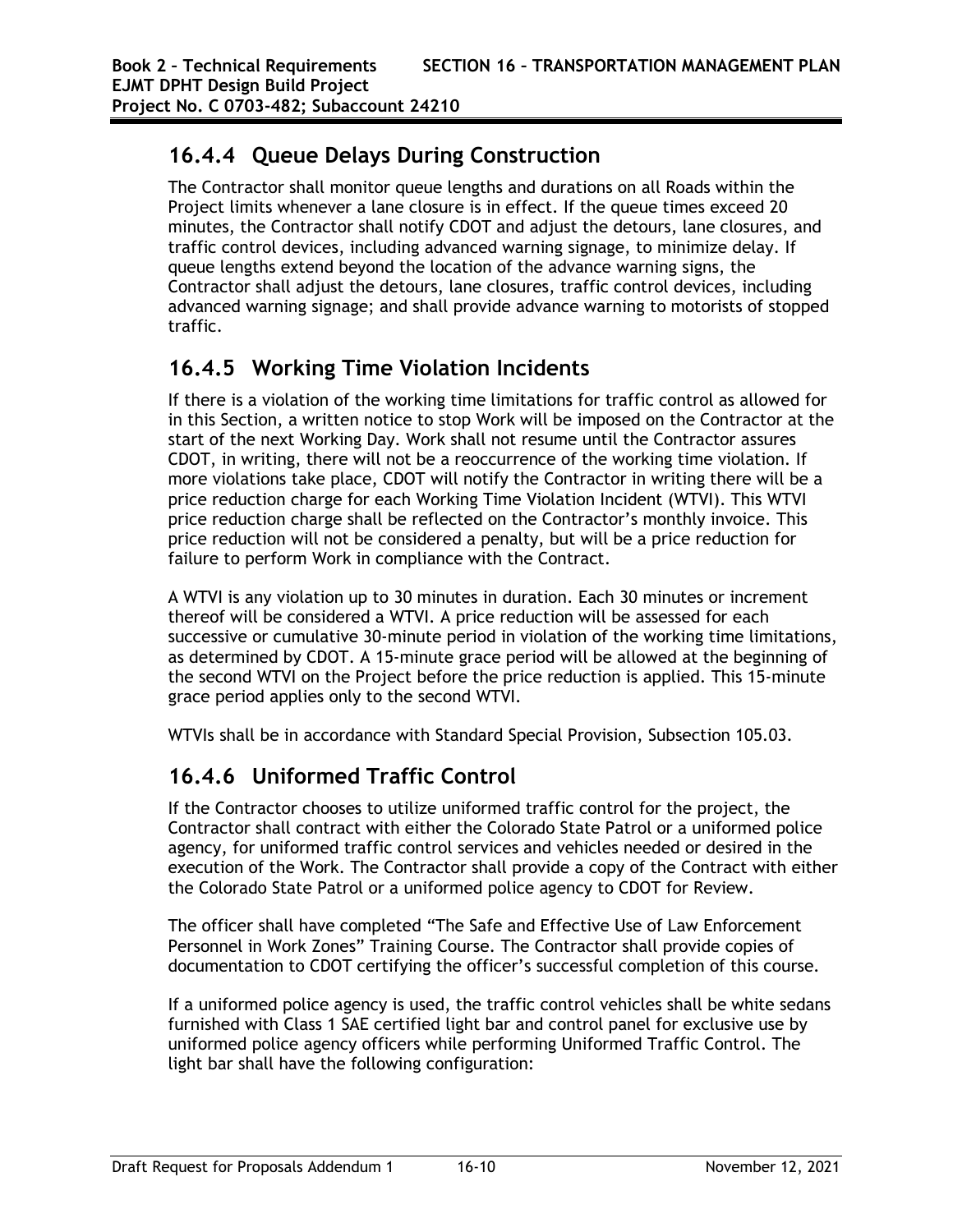- A. A minimum of 44 inches in length, and shall be either permanently or temporarily attached to the top of the vehicle.
- B. A flash red on the driver side and blue on the passenger side.
- C. Equipped with an amber-colored directional device in the rear of the bar.
- D. Have alley and takedown lights.
- E. The control panel shall be capable of controlling the front of the bar and the rear of the bar separately.
- F. The traffic advisor shall be controlled separately.

The light bars shall be mounted on traffic control vehicles, and shall be maintained in good operating condition at all times. The Contractor shall obtain a permit from the police or sheriff department, as appropriate, for the use of the light bars. The Contractor shall keep the light bars covered at all times when the traffic control vehicle is being used by someone other than the authorized uniform police agency officer.

# **16.5 Deliverables**

The Contractor shall submit the following to CDOT for Review, Approval, and/or Acceptance:

| <b>Deliverable</b>                                    | Review,<br>Acceptance, or<br>Approval | <b>Schedule</b>                                                                      |
|-------------------------------------------------------|---------------------------------------|--------------------------------------------------------------------------------------|
| <b>Transportation Management Plan</b><br>(TMP)        | Acceptance                            | Prior to NTP2                                                                        |
| <b>TMP Task Force members</b>                         | Acceptance                            | Within 30 days after NTP1                                                            |
| Requests to CDOT for<br>modifications to VMS messages | Review                                | 10:30 a.m. on Thursday of the<br>week prior to when the VMS<br>boards will be needed |
| Incident Management Plan (IMP)                        | Acceptance                            | Within 30 Days prior to NTP2                                                         |
| CDOT Form 568 for temporary<br>speed reduction        | Approval                              | 7 Days prior to the date when<br>speed reduction is to be<br>implemented             |
| Maintenance of Traffic (MOT)<br>Variance request      | Approval                              | Minimum 14 days prior to the<br>requested date for the change                        |
| Traffic Control Plan (TCP)                            | Acceptance                            | At least 14 days prior to<br>implementation of the TCP                               |
| Method of Handling Traffic (MHT)                      | Acceptance                            | At least 5 Days prior to<br>implementation of each MHT                               |

**Table 16-3: Deliverables by the Contractor**